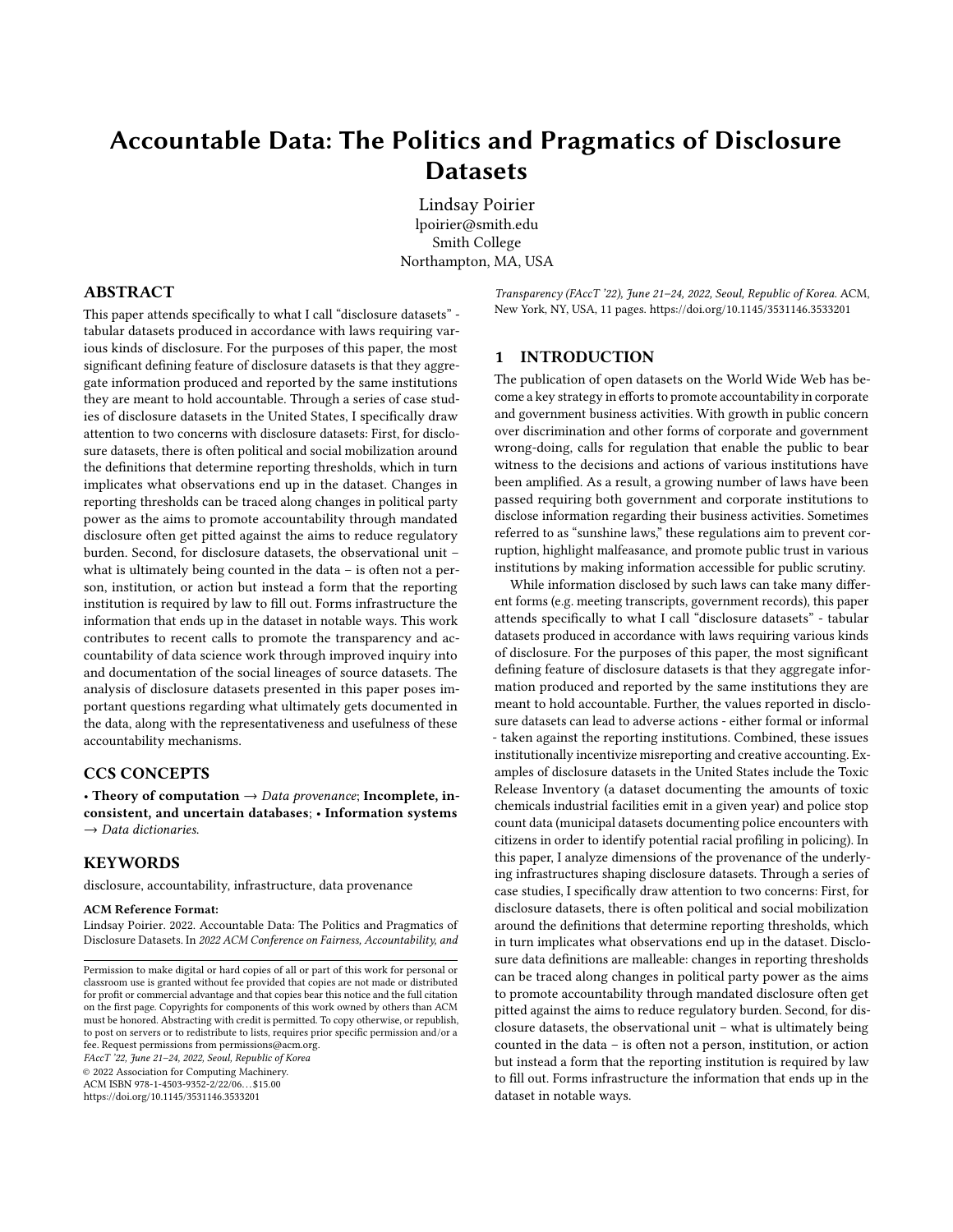This work contributes to recent calls to promote the transparency and accountability of data science work through improved inquiry into and documentation of the social lineages of source datasets. The analysis of disclosure datasets presented in this paper poses important questions regarding what ultimately gets documented in the data, along with the representativeness and usefulness of these accountability mechanisms. This is of heightened concern as advocacy groups call for expanding disclosure programs, and as disclosure datasets become inputs for statistical models and machine learning algorithms. Despite the widely recognized conflicts of interest interwoven through disclosure datasets, advocacy groups have nonetheless consistently mobilized the information they document to build evidence against reporting institutions: presenting the data to document histories of discrimination, environmental pollution, or corruption, while acknowledging potential sources of bias. Disclosure datasets have historically been and continue to be an important civic resource for institutional oversight and accountability. Yet, the lack of attention to their socio-cultural provenance enables more powerful stakeholders to flexibly frame narratives around disclosure datasets - celebrating their quantitative approach to accountability when the values reported in the data serve certain vested interests and highlighting their limitations when they don't. These issues underscore the need for further ethnographic research into the semantics, infrastructures, rituals, and institutional incentives that underlie disclosure dataset collection.

This paper begins by providing some historical background on disclosure datasets in the United States and their relationship to efforts to advance government transparency and accountability. I then briefly review literature on the harms and risks that can emerge from problematic biases in datasets and the need for improved documentary practices. In introducing a series of example disclosure datasets in the United States, I then extrapolate the notable concerns regarding the provenance of disclosure dataset infrastructure. I conclude with a call for further ethnographic research into disclosure dataset collection.

# 2 ACCOUNTABILITY IN/OF DISCLOSURE **DATASETS**

While public administration theorists have debated the definition of the term "accountability" and shown how it has taken on a "chameleon-like" character, there is general agreement that it is associated with the process of being called "into account" for one's actions. As Bovens [\[15\]](#page-8-0) indicates, the term accountability is an Anglo-Norman term that is "closely related to accounting, in its literal sense of bookkeeping." Citing Dubnik [\[27\]](#page-9-0), he notes how the roots of accountability can be traced back centuries to the reign of William I of England, who required that all property holders report a count of their possessions to royal agents, who would aggregate the information into Domesday Books in order to establish a comprehensive accounting of the king's realm. Today, references to "accountability" tend to reverse the direction of scrutiny - with citizens calling their authorities into account. Bovens [\[15\]](#page-8-0) goes on to define accountability as:

. . . a relationship between an actor and a forum, in which the actor has an obligation to explain and to justify his or her conduct, the forum can pose questions and pass judgement, and the actor may face consequences.

According to this definition, the act of accounting (or, in other words, the disclosure of information) on its own is not sufficient for establishing accountability. Transparency, when defined as a means of governing characterized by openness, is often treated synonymously with accountability, yet does not necessarily involve the social relations and exchanges of holding others to account. Thus, scholars have pointed out the limitations of information disclosure, transparency, and "open government" initiatives alone in identifying corruption or promoting public trust in institutions [\[29,](#page-9-1) [39,](#page-9-2) [65\]](#page-9-3). Despite these notable distinctions, the reporting of information has long been and continues to remain a key factor in the pursuit of accountability. Along these lines, Mary Graham [\[37\]](#page-9-4) characterizes governing by disclosure as "the third wave of modern risk regulation."

In the public sector, information disclosure as a means of pursuing accountability predates the open government movements that gained traction in many countries around the world in the late 2000s and early 2010s. Freedom of Information Laws, or "sunshine laws" that mandate openness in public decision-making, often in the form of open meetings and records, have been in place in certain countries around the world for centuries and in certain U.S. states since the early 1900s [\[7\]](#page-8-1). The passing of the federal Freedom of Information Act (FOIA) in 1967 further bolstered support for this form of legislation, and following the U.S. Watergate scandal, public support for governmental transparency prompted the passing of the Government in the Sunshine Act of 1976, which amended FOIA to require the opening of all government meetings, except for those that might result in the disclosure of sensitive or protected information. Successive amendments to FOIA have responded to changes in the social and judicial environments.

In the 1960s and 1970s, with growing public consciousness around corporate responsibility for environmental pollution and other social consequences for business decisions, a series of laws were passed in the U.S. requiring corporations to disclose information to regulators and concerned publics about their practices. For example, the Home Mortgage Disclosure Act (HMDA) was enacted in 1975 out of concern that unfair lending practices were contributing to the decline of urban communities, and in 1989, the Financial Institutions Reform, Recovery, and Enforcement Act amended the HMDA to require that data on applicant and borrower characteristics be collected and disclosed in order to monitor discriminatory lending. The U.S. Emergency Planning and Community Right-to-Know Act, passed in response to major chemical disasters such as the 1984 Union Carbide gas leak incident in Bhopal, India, mandates the disclosure of information about hazardous materials and toxic emissions present in communities in order to inform residents of risks [\[45\]](#page-9-5). A significant body of research has analyzed the effectiveness of information disclosure as a form of environmental regulation, suggesting a multitude of rationales for why such programs work [\[13,](#page-8-2) [43,](#page-9-6) [44,](#page-9-7) [71\]](#page-9-8).

While these laws set the precedent for transparency through information disclosure, open data movements that sprang up throughout the U.S. in the 2000s set the agenda for publishing government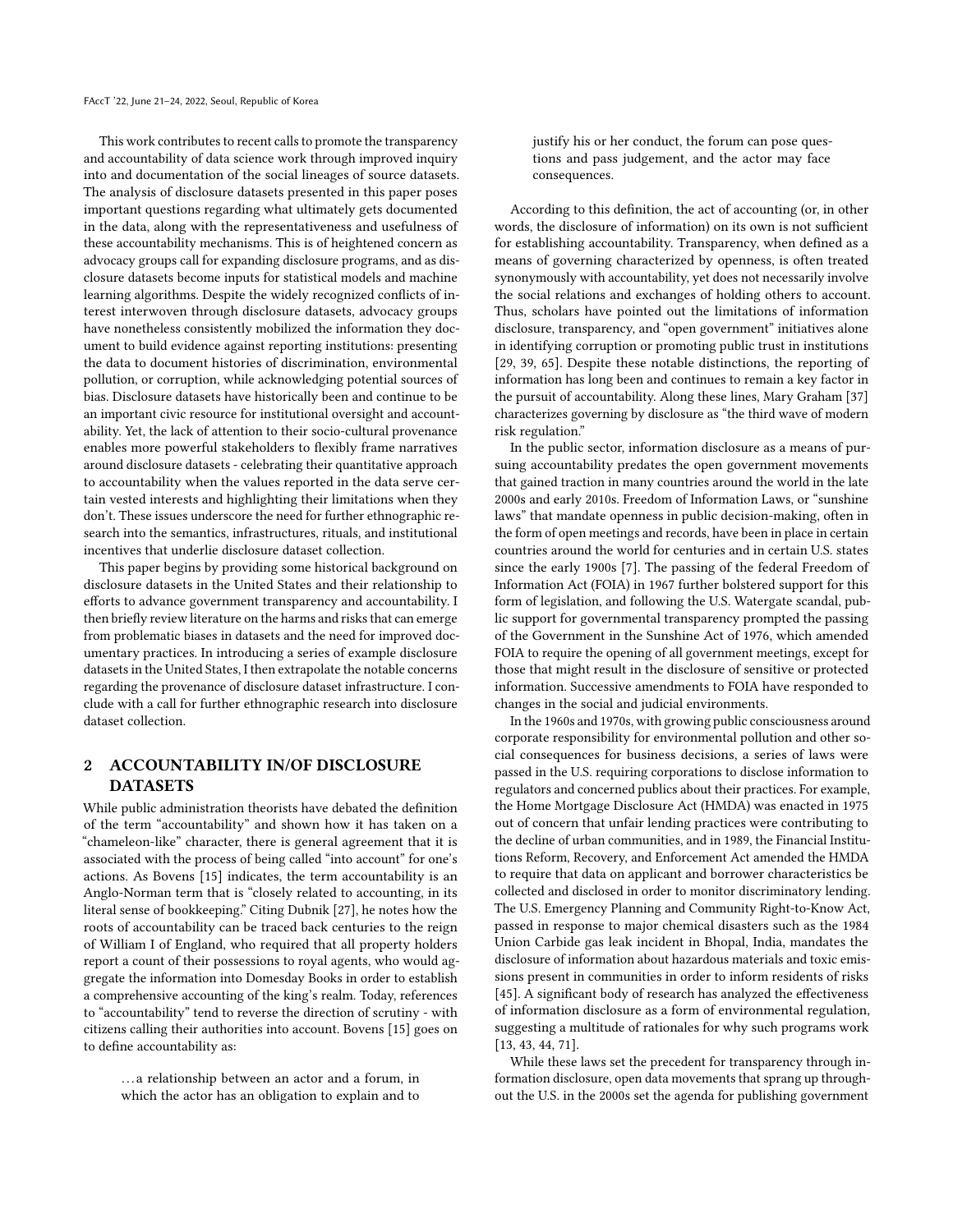information as structured datasets. Backed by advocacy groups such as the Sunlight Foundation and the Open Knowledge Foundation, calls to publish government datasets in machine-readable formats and with descriptive metadata gained traction. From his first day in office in 2009, successive executive orders signed by former U.S. President Barack Obama regarding the opening of government datasets culminated in his signing of the "Open Data Policy" - an Executive Order to make machine-readable open data the default for all government information, with exceptions for ensuring privacy and security. The Open Data Policy was eventually codified into U.S. law with the passing of the Open, Public, Electronic, and Necessary (OPEN) Government Data Act in 2018.

With such laws in place, many U.S. disclosure datasets are accessible for download in standardized, tabular formats from open government data portals and agency websites. Based on requirements to supplement open government datasets with structured metadata, many are also accompanied by documents that define key terms in the data, characterize the data's scope, explain aspects of the data's collection, and identify how the data has been and will continue to be managed going forward. While such documents provide important contextual detail about the dataset, they fall short of articulating institutional incentives that can bias data collection, the assumptions built into data infrastructures, and the history and politics of data definitions. Recent scholarship in information studies and critical data studies has demonstrated the significance of strengthening existing data documentation standards [\[12,](#page-8-3) [33\]](#page-9-9), and bringing such components of data provenance to the fore.

#### 2.1 Studying Datasets

As computer and data scientists increasingly rely on existing data sources to train machine learning models, researchers have shown how inequitable representations of minoritized groups in datasets have the potential to algorithmically amplify societal biases [\[58\]](#page-9-10). In domains such as policing [\[49\]](#page-9-11), facial recognition [\[18\]](#page-8-4), and healthcare [\[56\]](#page-9-12), the reliance on unrepresentative data in predictive capacities has been shown to further entrench historic forms of discrimination. While many studies have focused on analyzing inequities in the contents of datasets to address these issues (for example, [\[80\]](#page-10-1)), more recent scholarship has called for critically studying the provenance or "genealogies" of datasets in order to extrapolate the assumptions and commitments that informed their creation [\[25,](#page-9-13) [68\]](#page-9-14).

Buttressed by the technical character of dataset documentation and their austere form, canonical ideologies tend to position datasets as neutral representational tools, when these structured collections of data may be more aptly characterized as heterogeneous and power-laden systems for signification. In centering certain meanings, datasets are informed by (and in turn animate) a cultural rhetoric that produces certain forms of insight while inevitably creating externalities. Thus, when situated as resources for pursuing accountability, the need for critical analysis of the cultural and political underpinnings of data is imperative.

For the past few years, emerging academic sub-fields have been applying critical hermeneutics to the interpretation of datasets. Frameworks for critically "reading" datasets and studying their provenance have been posed by a number of scholars. For example,

Loukissas [\[48\]](#page-9-15) discusses how to perform "local readings" of datasets; Feinberg [\[30\]](#page-9-16) describes a method for reading databases "slowly" to encourage critical awareness and reflection, and Bates [\[10\]](#page-8-5) highlights methods for tracing "data journeys." Engaging modes of data critique, Beaton [\[11\]](#page-8-6) proposes a form of "data criticism" that attends to the history, genre and form of datasets, and Poirier [\[60\]](#page-9-17) presents a framework for studying the politics of data signification through critical readings of dataset semiotics.

Further, work ethnographically studying communities generating data and infrastructures supporting data practice demonstrates how datasets emerge as cultural artifacts. Much of this work critiques the notion of data's original "rawness" [\[16,](#page-8-7) [24,](#page-9-18) [34,](#page-9-19) [78\]](#page-10-2), highlighting the human assumptions, infrastructures, and practices that generate and shape data into various forms. For example, through extended ethnographic research into an AIDS and HIV survey data collection programme in Malawi, Biruk [\[14\]](#page-8-8) demonstrates how data collectors' beliefs regarding the meaning of local knowledge, along with on-the-ground surveying practices and infrastructures, "cook" survey data in particular ways. Ribes and Jackson [\[62\]](#page-9-20) show how data collection involves establishing "rituals" to render data as comprehensible. Ethnographic research into data infrastructures [\[17\]](#page-8-9) and labor [\[38,](#page-9-21) [41,](#page-9-22) [59\]](#page-9-23) show how the cultural underpinnings of data objects and data work are often eclipsed through mechanisms that "delete the social" [\[32,](#page-9-24) [70\]](#page-9-25).

Disclosure datasets aggregate data self-reported by institutions the data is meant to hold accountable. Thus, as cultural artifacts, disclosure datasets are riddled with conflicts of interest. Pursuing accountability through the publication of disclosure datasets demands attention not only to disclosures of business activities recorded in the datasets, but also to disclosures regarding data production and reporting practices. Information pertinent to holding data producers and data stakeholders "to account" often goes unrecorded in data documentation, which tends to emphasize technical considerations pertaining to the data without extrapolating the social and political underpinnings of those considerations. In the following case studies, I trace aspects of the provenance of disclosure dataset infrastructure, highlighting certain common dimensions and their role in delimiting the insights that can be garnered from these data sources.

#### 3 CASE STUDIES

While there a number of examples of disclosure datasets maintained by U.S. government agencies, this paper specifically considers three datasets: the Environmental Protection Agency's (EPA) Toxic Release Inventory (TRI), the New York Police Department's (NYPD) Stop, Question and Frisk database, and the Consumer Financial Protection Bureau's (CFPB) Home Mortgage Disclosure Act (HMDA) dataset. I selected these three examples to represent a diversity of data collection domains. In each of these datasets, data gets self-reported by institutions the data is meant to hold accountable.

For each, I first studied data documentation published by the agencies that steward the data, seeking to "invert" [\[16\]](#page-8-7) the data infrastructure by examining the standards underlying the data's reporting and classification. I then studied the genealogies of these standards by reviewing gray literature documenting their creation and evolution, along with public sentiment towards them. This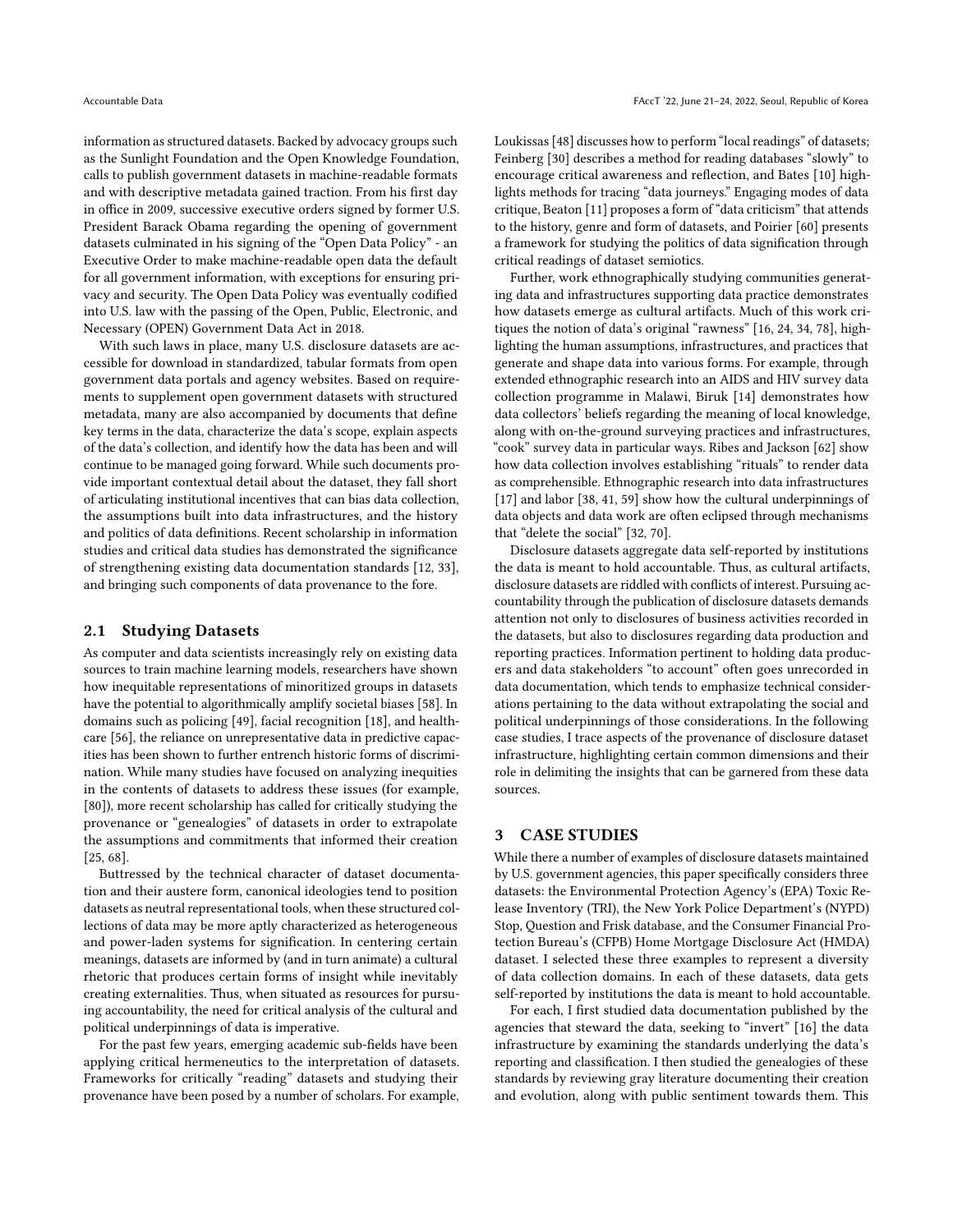included reviewing legislation where standards were encoded into law, judicial cases where the standards were disputed and arbitrated, and news articles/commentaries where the standards were critiqued and debated. For the two case studies involving federal datasets, I reviewed hundreds of public comments submitted to the U.S. Regulations.gov - a website supporting public participation in government rule-making - when notices of proposed changes to the data's collection were posted. It's worth noting that this data source presents its own biases; recent attention has been drawn to swaths of fraudulent and malattributed comments submitted to Regulations.gov in response to particularly controversial issues such as net neutrality and various environmental regulations [\[9\]](#page-8-10). While the concern of unrepresentative comments was considered throughout the analysis, the goal of this leg of the work was less to measure public sentiments towards the data reporting programs, and more to document themes in controversies emerging around the programs. These themes were particularly prevalent in cases when coordinated postings by groups with vested interests in the outcome of the process were suspected.

Below I provide brief descriptions of each dataset, indicating how their self-reported nature has resulted in data quality issues, before unpacking the significance of some common properties of disclosure datasets.

## 3.1 Environmental Protection Agency's (EPA) Toxic Release Inventory (TRI)

The EPA's Emergency Planning and Community Right to Know Act (EPCRA) of 1986 established the Toxic Release Inventory as a mechanism to monitor and inform the public of toxic emissions released in their communities [\[75\]](#page-10-3). Every year, certain U.S. industrial facilities are required to report to the EPA the amounts of certain chemical on-site and off-site releases in pounds. Facilities required to report include those that employ more than 10 individuals, release more than a certain threshold of a TRI-regulated chemical, and are classified by a specified set of Standard Industrial Codes, including mining, utilities, manufacturing, publishing, and hazardous waste.

Notably, while the EPCRA mandates reporting of emissions, it does not mandate monitoring of emissions. While other environmental regulations do set certain monitoring standards for specific TRI chemicals and pollution activities, for all other chemicals and activities, facilities are required to report based on a "reasonable estimate" of releases and other waste management quantities. Studies into TRI data quality have uncovered considerable resulting issues - often attributing them to the self-reported nature of the data [\[23\]](#page-8-11). For example, a 1990 report by the National Wildlife Federation entitled Phantom Reductions: Tracking Toxic Trends, found that reductions in releases at certain large facilities often had more to do with changes in estimation methods and interpretations of the law, rather than actual reductions in emissions [\[61\]](#page-9-26). Despite these concerns, advocacy groups regularly leverage the data to campaign for improvements to environmental policies and to support litigation against certain polluting facilities.

# 3.2 New York Police Department's (NYPD) Stop, Question and Frisk Database

Every time an NYPD officer stops an individual based on "reasonable suspicion" that they committed or were about to commit a crime, the officer is required to fill out a form documenting information about the stop, including the reason for the stop, the demographics of the individual stopped, any actions taken during the stop, and any contraband found on the individual stopped. These reports get aggregated into a database that became available for public download in 2008 as a result of considerable advocacy efforts by the New York Civil Liberties Union in the wake of high-profile police shootings (see, for example, [\[54\]](#page-9-27)).

Richardson et al [\[64\]](#page-9-28) refer to stop and frisk data as "dirty data," or data that is inaccurate, corrupt, and systemically biased as a result of "dirty policing." In the 1990s, crime reduction strategies implemented in major cities across the country demanded the production of statistics to generate evidence of policing effectiveness. With certain consequences tied to failures to demonstrate reductions in crime, the policies institutionally incentivized data manipulation an issue colloquially referred to as "juking the stats." Despite these data quality issues, the publication of the data in 2008 showed an incredible increase in the number of police stops over a 5-year period, and by 2011, the number of stops had increased 700% from when data collection began in 2002. 88% of the time the individuals stopped were found innocent. In the following years, the data became integral in the New York District Court case Floyd, et al. v. City of New York, et al., which ultimately ruled that stop and frisk was being carried out unconstitutionally in New York City and led to a considerable scaling back of the practice [\[67\]](#page-9-29). The New York Civil Liberties Union continues to publish annual reports leveraging the data to assess the current state of discriminatory policing in NYC.

# 3.3 Consumer Financial Protection Bureau (CFPB) Home Mortgage Disclosure Act (HMDA) dataset

In order to ensure that financial institutions are in compliance with fair lending laws in the U.S. (such as the Equal Credit Opportunity Act and the Fair Housing Act), lenders are required to collect and report data on an applicant's ethnicity, race, gender, and income when they apply for a mortgage. With the passing of the Home Mortgage Disclosure Act (HMDA) in 1975, financial institutions were at first required to report demographic information about applicants, aggregated by census tracts. The reporting of this data was largely prompted by concerns that banks were contributing to the decline of certain urban neighborhoods by denying qualified borrowers loans, as well as concerns that financial institutions were engaging in discriminatory lending practices and contributing to the redlining of neighborhoods. Growing concerns about individual-level discrimination in lending prompted the passing of the Financial Institutions Reform, Recovery, and Enforcement Act (FIRREA) of 1989, which required institutions to report demographic data (or what they call "government monitoring information") for every applicant regardless of whether the loan was approved or denied. Determinations regarding which institutions are required to report HMDA data are made based on the institution's total assets, whether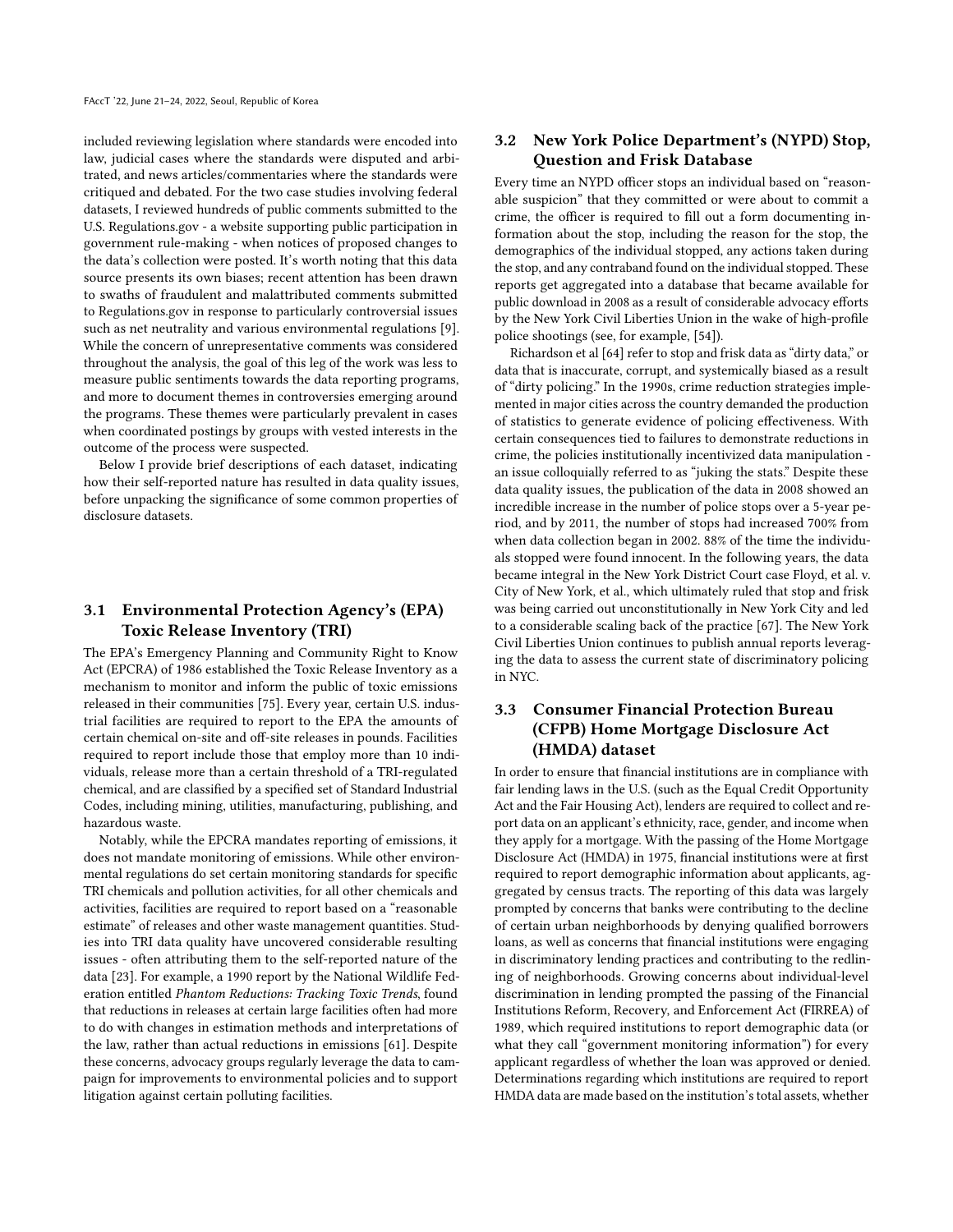it is located in a Metropolitan Statistical Area (MSA), the number and types of loans it has originated, and whether it is federally insured [\[3\]](#page-8-12).

When reporting data relating to race, ethnicity, and gender, lenders are legally required to submit the information that applicants self-report when filling out a loan application to the Consumer Financial Protection Bureau (CFPB). However, in cases where an applicant elects not to provide their demographic data, lenders are required to record race, ethnicity, and gender based on visual observation of the applicant or the applicant's surname. In one of the most notable cases of intentional HMDA misreporting, a CFPB investigation found that, for over three years, loan officers at Freedom Mortgage (one of the top ten lending institutions in the U.S.) were instructed to list "non-Hispanic White" as the race and ethnicity for every applicant that elected not to provide demographic data [\[46\]](#page-9-30). In general, similar smaller-scale cases of intentional misreporting are inordinately challenging to audit. Still, public officials, non-profit research organizations such as the Urban Institute (see, [\[73\]](#page-10-4)), and investigative reporting groups (see, [\[36\]](#page-9-31)) rely on the data to monitor potential discriminatory lending patterns.

There are a number of other examples of disclosure datasets in the U.S. For instance, the Center for Medicare and Medicaid's Open Payments dataset tracks payments made by drug and medical device companies to medical practitioners in order to document medical conflicts of interest. The Federal Election Commission's campaign finance dataset aggregates data reported from political candidates and committees regarding how they raise and spend money. While I don't specifically reference these other datasets in the following analysis, they share critical dimensions I go on to outline below.

### 4 MALLEABILITY OF DISCLOSURE DATASET DEFINITIONS

The adage "what gets counted counts" has become increasingly prominent in communities calling for critical inquiry into data [\[26,](#page-9-32) [72\]](#page-9-33). To understand what is being counted in datasets, analysts often refer to data dictionaries - documents that encode definitions for key observations and variables in a dataset. When welldocumented (which can notably be rare for open government data in the U.S. despite requirements that all data be accompanied with descriptive metadata), data dictionaries give context to the values recorded in a dataset by communicating what the data collectors considered in scope versus out of scope in the process of tallying, categorizing, and measuring. What often goes unrepresented in data dictionaries, however, are the social, political, and historical conditions from which data definitions emerge. Decades of scholarship in information studies and science and technology studies has shown that the setting of standards and classifications is often animated by various cultural commitments and forms of political contestation [\[17\]](#page-8-9). This section demonstrates how social advocacy renders the definitions underpinning disclosure datasets as malleable - subject to continual "ontological change" [\[63\]](#page-9-34) in response to shifting cultural values and political power.

In his book Defining Reality: Definitions and the Politics of Meaning, Edward Schiappa [\[69\]](#page-9-35) argues that definitions can be understood more productively as involving claims of what a word should mean

rather than what that word means in essence. He writes: "Except for periods of what I call definition ruptures, we normally get by just fine assuming that definitions are 'out there,' specifically in dictionaries, and that dictionaries are reliable guides to the nature of the things they define." He goes on to characterize a definition rupture as a dispute over a definition in which parties take issue with the act of defining itself. Such definition ruptures are pervasive in popular discourse: arguments over what counts as a "person" emerge in debates around abortion, and arguments over what counts as a "terrorist" emerge in debates around mass shootings.

For disclosure datasets, definition ruptures tend to emerge around what counts as a reporting entity, along with what counts as a reportable activity. Typically, not every institution that engages in a certain business activity monitored by government entities is required to disclose information through programs that generate disclosure datasets; instead, only those institutions that meet certain criteria or meet a certain threshold of activity are required to report. Notably, disclosure datasets are often embroiled in big government versus small government debates - with small government proponents arguing that mandated reporting places undue regulatory burdens and costs on businesses. Because of this, political debates often emerge over the definitions establishing reporting criteria and thresholds.

Take, for example, the Home Mortgage Disclosure Act (HMDA) data. According to the 2015 HMDA Rule, financial institutions that "originated no fewer than 25 closed-end mortgage loans in each of the two preceding calendar years and meet other reporting criteria such as asset and location tests report their closed-end mortgage activities" [\[21\]](#page-8-13). In May 2020, the closed-end reporting threshold was raised from 25 loan originations per year to 100 by the Consumer Financial Protection Bureau, which exempted thousands of institutions from being required to report. The rationale for this change was to reduce the operational challenges of reporting:

> The Bureau recognizes the operational challenges confronted by institutions due to the current COVID-19 pandemic. The Bureau anticipates that this final rule, once effective, will reduce regulatory burden on smaller institutions to help those institutions to focus on responding to consumers in need now and in the longer term. [\[21\]](#page-8-13)

When first proposed, the change was lauded by real estate finance advocates such as the Mortgage Bankers Association, and hundreds of managers at small community banks submitted public comments in support of the proposed rule [\[6\]](#page-8-14). However, the rule also faced considerable opposition from local fair housing organizations, national consumer advocacy organizations, state offices (see, for example, letter from New York Attorney General's Office [\[8\]](#page-8-15)), and U.S. senators (see [\[5\]](#page-8-16)). In June 2019, the National Community Reinvestment Coalition (NCRC) composed a comment letter, signed by 158 local and national housing and consumer organizations, in response to CFPB's Notice of Proposed Rulemaking regarding the change to reporting thresholds. In it, they argued that the reduction to the number of reporting institutions would:

lead to another round of abusive and discriminatory lending. A sizable segment of lenders are more likely to engage in unfair and deceptive practices when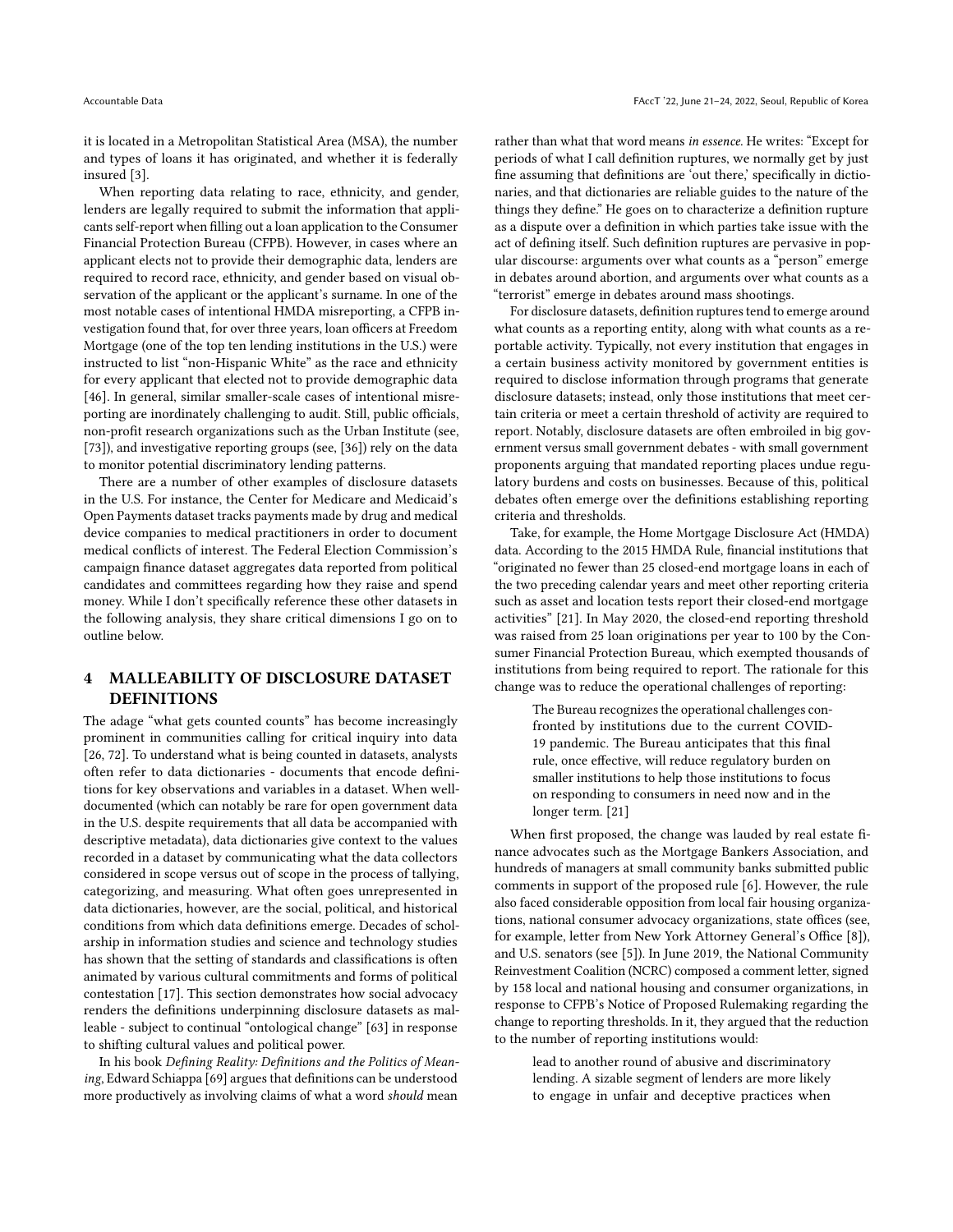data is concealed on loan term and conditions and their overall lending patterns to borrowers of different races, genders, and income levels. Unscrupulous lenders will calculate that without publicly available data, members of the public and agencies will have a harder time detecting predatory lending. [\[52\]](#page-9-36)

When the changes were implemented in 2020, the NCRC, along with several other organizations filed a lawsuit against the CFPB, citing that the changes violated the U.S. Administrative Procedure Act [\[53\]](#page-9-37). As of January 2022, the changes remain in effect, and a further scaling back of reporting requirements is scheduled to take effect this year. This evolution in definition not only renders "what counts" in more recent HMDA data incommensurate with the data recorded in previous years; it also signals how external political forces can continuously alter the configuration of disclosure dataset infrastructure, creating new "domains of imperceptibility" [\[51,](#page-9-38) [63\]](#page-9-34). Tracing such ruptures highlights the significance of considering data definitions rhetorically, when often they are only considered referentially.

Similar definition ruptures over reporting thresholds have emerged in regards to which industrial facilities are required to report to the Toxic Release Inventory. In 2006, under the George W. Bush Administration, the TRI Burden Reduction Rule was put into effect, aiming to reduce "the total time, effort, or financial resources expended by persons to generate, maintain, retain, disclose, or provide information to or for a Federal agency" [\[76\]](#page-10-5). This rule changed the definition of a TRI reporting facility by raising the threshold at which facilities had to report managed waste of any non-Persistent Bioaccumulative and Toxic (non-PBT) chemicals from 500 to 5,000 pounds, given that no more than 2,000 pounds resulted in releases into the air, water, or soil. Facilities releasing a non-PBT chemical under this amount were permitted to fill out a simplified form that did not require a calculation of total releases. The Rule was implemented despite extraordinary public comment opposing the changes; a report from OMB Watch documented that, of the 122,386 public comments received, more than 99.9% opposed the changes due to potential detrimental impacts on environmental health as a result of unmonitored pollution [\[57\]](#page-9-39). Comments opposing the changes were submitted by state agencies or attorney generals in 23 states, along with the EPA Science Advisory Board. The implementation of the TRI Burden Reduction Rule created a situation in which the total releases of chemicals reported in these years was lower than in previous years – not because fewer chemicals were being released but because fewer releases were included in the total calculation. In 2009, the Obama Administration's Omnibus Appropriations Act restored the thresholds for reporting back to their pre-2006 levels [\[74\]](#page-10-6).

Definition ruptures also emerge over what categories of institutions are required to disclose information, along with what categories of activities they are required to disclose information on. While industrial facilities in mining, manufacturing, and hazardous waste (among others) are required to report emissions to the TRI, as of January 2022, the oil and gas industry has consistently remained exempt from TRI reporting, despite notable pushback from environmentalists. Definitional boundaries have supported oil and gas industries in remaining exempt. In 2012, nine environmental

organizations petitioned the EPA to require public reporting of emissions from the oil and gas industry [\[28\]](#page-9-40). Responding to the petition, then EPA Administrator Gina McCarthy cited the Environmental Planning and Community Right-to-Know Act's definition of a "facility":

> ... all buildings, equipment, structures, and other stationary items which are located on a single site or on contiguous or adjacent sites and which are owned or operated by the same person (or by any person which controls, is controlled by, or under common control with, such person). [\[2\]](#page-8-17)

Because wells are not located on single or adjacent sites, Mc-Carthy argued, dispersed oil wells owned by the same entity should not collectively be considered a single TRI-reporting facility [\[50\]](#page-9-41). McCarthy also denied the claim that individual wells should each be considered an individual facility since each well typically employs fewer than 10 individuals, and thus doesn't meet the definitional criteria of a TRI-reporting facility. The definitions underlying disclosure data, while malleable in the face of controversy, can also serve as powerful resources for policing the boundaries of what counts.

In these cases, we see how data definitions are more than stable, factual propositions regarding what the values in a dataset encompass. Data definitions emerge rhetorically and evolve in the wake of political mobilization around what can and should count, along with institutional power to ultimately set the boundaries of what will count. Notably, the malleability of disclosure dataset definitions is often a double-edged sword for advocacy groups. In one sense, the disputability of data definitions establishes the conditions of possibility for extending and/or revising reporting requirements in the wake of changes to social, political, and environmental landscapes. In this sense, the definitions' malleability can be viewed as a feature that enables disclosure data infrastructure to adapt towards strengthening institutional oversight and accountability. Yet, when the definitions underlying disclosure datasets change in response to changes in political commitments and power, it becomes increasingly challenging to perform longitudinal analysis with the available data due to inconsistencies in what is being reported on over time. This is consequential for holding institutions accountable as it poses obstacles to tracking whether issues warranting public concern are being addressed over time, along with the effects of policy on business decisions and activities. Predominant practices in data documentation fail to account for the biases in representation that can emerge from definition ruptures, hiding underlying cultural stories pertinent to interpreting the data.

# 5 DISCLOSURE FORMS AS INFRASTRUCTURE

In all examples of disclosure datasets presented in this paper, reporters are required to submit their data by filling in a series of structured blanks in a form. In this sense, forms serve as primary data collection infrastructures for disclosure datasets. In the published datasets, the unit observation - or what distinguishes one row of data from the next - is not a person, institution, or activity, but a document representing information about those people, institutions, and activities. If an institution fails to fill out a form related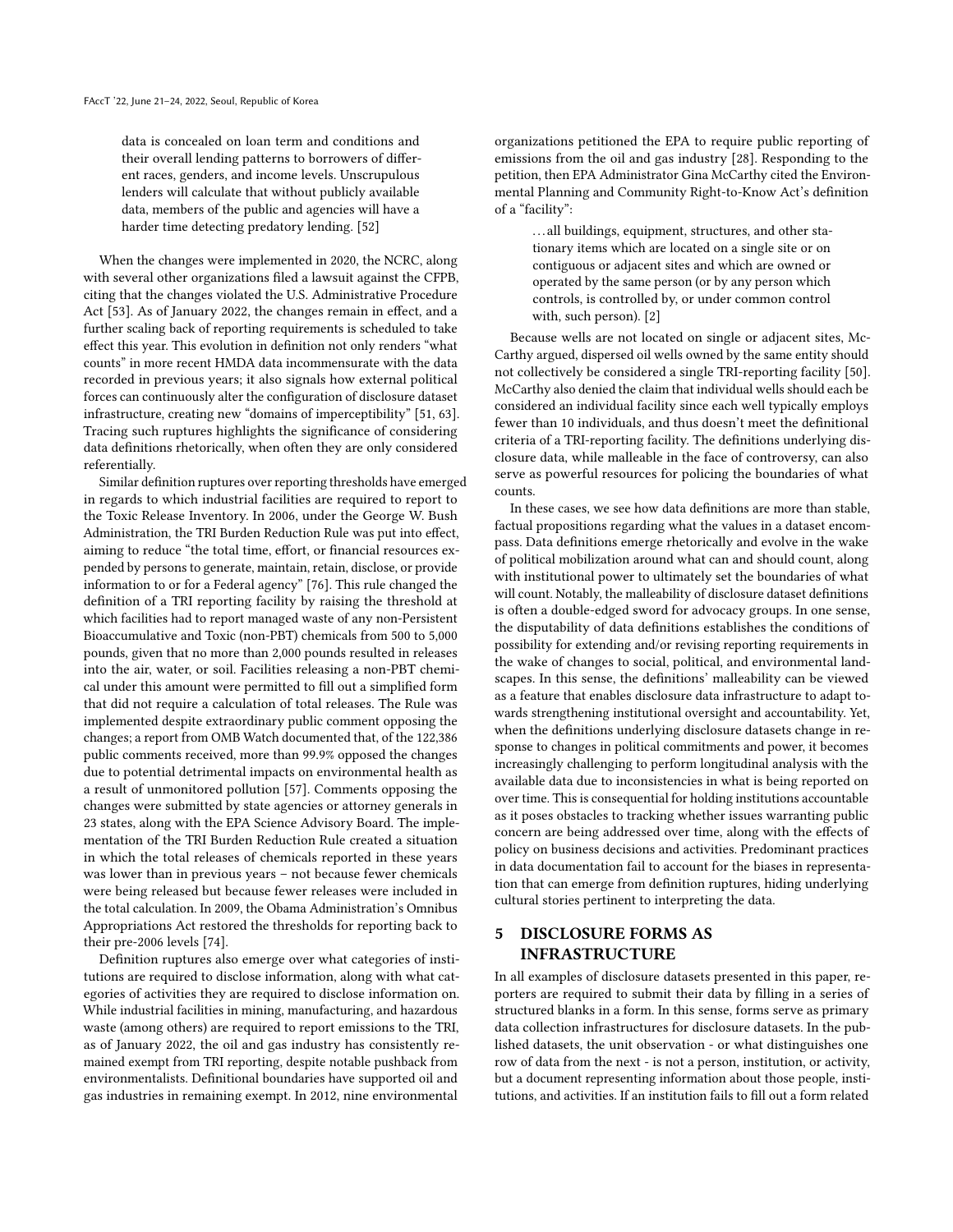to something they are supposed to disclose information on, it will not appear in the dataset.

Literary and media scholars have shown the significance of casting a hermeneutic lens on mundane documents such as various forms of paperwork [\[42\]](#page-9-42). Lisa Gitelman traces the history of fill-inthe-blank forms to late nineteenth century job printing, showing how the proliferation of these documents structured knowledge and bureaucratic culture in the United States [\[35\]](#page-9-43). While the design of fill-in-the-blank forms served to script responses and establish rules for their form, Gitelman argues that these printed documents did not have authors or readers, but instead users. The textual qualities of forms became eclipsed as a "managerial revolution" rendered the filling out of forms as routine and habitual. Rarely do those filling out forms stop to consider the meaning and cultural rhetoric behind prompts and accompanying blanks.

Yet, forms quite literally "form" the resulting data - shaping them according to the form's flow and structuration. Cal Biruk [\[14\]](#page-8-8) describes similar material infrastructures for data collection (specifically survey questionnaires) as "framing device(s) whose apparent objectivity hides [their] cultural story and commitments." Citing Latour and Woolgar's [\[47\]](#page-9-44) work documenting how samples collected from rats in a lab are translated onto pages of paper, Biruk argues that designing these data collection documents involves attempts to transform complex social environments into values that can be plugged into databases, thus rendering them visible and comprehensible. Beyond standardizing the figuration of bureaucratic information through scripted prompts, the presence of blanks on a form also enables improvisation and at times fabrication on the part of the individual filling it out [\[40\]](#page-9-45). While forms help establish bureaucracy's "objective character" [\[35\]](#page-9-43), they carry the potentiality for signifying more than the designers intended.

Studying the provenance of disclosure dataset forms demonstrates how standardized prompts emerge from and evolve in the wake of cultural commitments and political tensions. Consider NYC Stop and Frisk data. Whenever an officer stops an individual under "reasonable suspicion" that they committed or were about to commit a crime, they are supposed to fill out a UF-250 form, documenting information about the stop. The UF-250 form presents officers with a series of fill-in-the-blank textboxes for prompts such as "time of stop," "name of person stopped," "age," "weight," and "build." For most other prompts, such as "race," "sex," "was person frisked," and "was suspect arrested," the officer is presented with a series of checkboxes listing possible choices, along with instructions regarding how many boxes they are allowed to and/or required to check. In published stop and frisk data, each row documents one completed form, and each column documents the officer's response to these questions.

The open-endedness of fill-in-the-blank prompts invites opportunities for data entry issues. For example, in 2011, hundreds of forms reported the stopped individual's age as being between the ages of 100 and 999 [\[60\]](#page-9-17). While this might suggest that standardizing data collection in more rigid ways may produce better quality data, tracing the socio-political history of possible checkbox selections suggests otherwise.

In a public 2011 version of the UF-250 form, one question asked "What Were Circumstances Which Led to Stop?" Instructions indicated that the officer "Must check at least one box." Possible responses included:

- Carrying Objects in Plain View Used in Commission of Crime e.g., Slim Jim/Pry Bar, etc.
- Fits Description
- Actions Indicative of "Casing" Victim or Location
- Suspicious Bulge/Object
- Actions Indicative of Engaging in Drug Transaction
- Furtive Movements
- Actions Indicative of Engaging in Violent Crimes
- Wearing Clothes/Disguises Commonly Used in Commission of a Crime
- Other Reasonable Suspicion of Criminal Activity (Specify)

The responses to this question provide critical legal justification for the officer performing the stop. The 1968 U.S. Supreme Court case Terry vs. Ohio for the first time set the precedent for criminal search and seizure without probable cause. To enable officers to rapidly respond to crimes without the encumbrance of having to obtain a warrant, this case permitted officers to stop individuals when there was "reasonable suspicion" that they had committed a crime. Specifically, it was decided that "in justifying the particular intrusion the police officer must be able to point to specific and articulable facts which, taken together with rational inferences from those facts, reasonably warrant that intrusion" [\[1\]](#page-8-18). It was further decided that "inarticulate hunches" would not warrant intrusion. The checkboxes available for responding to the question "What Were Circumstances Which Led to Stop?" delineate what the NYPD considers justifiable circumstances for a stop.

When NYC's stop-and-frisk tactics went before the U.S. District Court in 2013, Jeffrey Fagan, a statistician and criminologist, was enlisted as a key witness for the plaintiff. He conducted data analysis showing that, from 2004 to 2009, 42% of submitted UF-250 forms had recorded "furtive movements" as the reason for the stop [\[66\]](#page-9-46). Officer testimony delivered throughout the case noted the ambiguousness of this category, which could include movements such as:

"changing direction," "walking in a certain way," "[a]cting a little suspicious," "making a movement that is not regular," being "very fidgety," "going in and out of his pocket," "going in and out of a location," "looking back and forth constantly," "looking over their shoulder," "adjusting their hip or their belt," "moving in and out of a car too quickly," "[t]urning a part of their body away from you," "[g]rabbing at a certain pocket or something at their waist," "getting a little nervous, maybe shaking," and "stutter[ing]." [\[66\]](#page-9-46)

None of these movements meet the criteria of reasonable suspicion. In Judge Shira A. Scheindlin's [\[66\]](#page-9-46) ruling that NYC's stop and frisk tactics were violating the U.S. constitution, she argued, " 'Furtive Movements' is vague and subjective. In fact, an officer's impression of whether a movement was 'furtive' may be affected by unconscious racial biases." Similar concerns were raised regarding the category "Fits Description." The ruling went on to argue that the NYPD had not instituted policies and studies to ensure that officers were not generating "scripts" for filling out the form - reflexively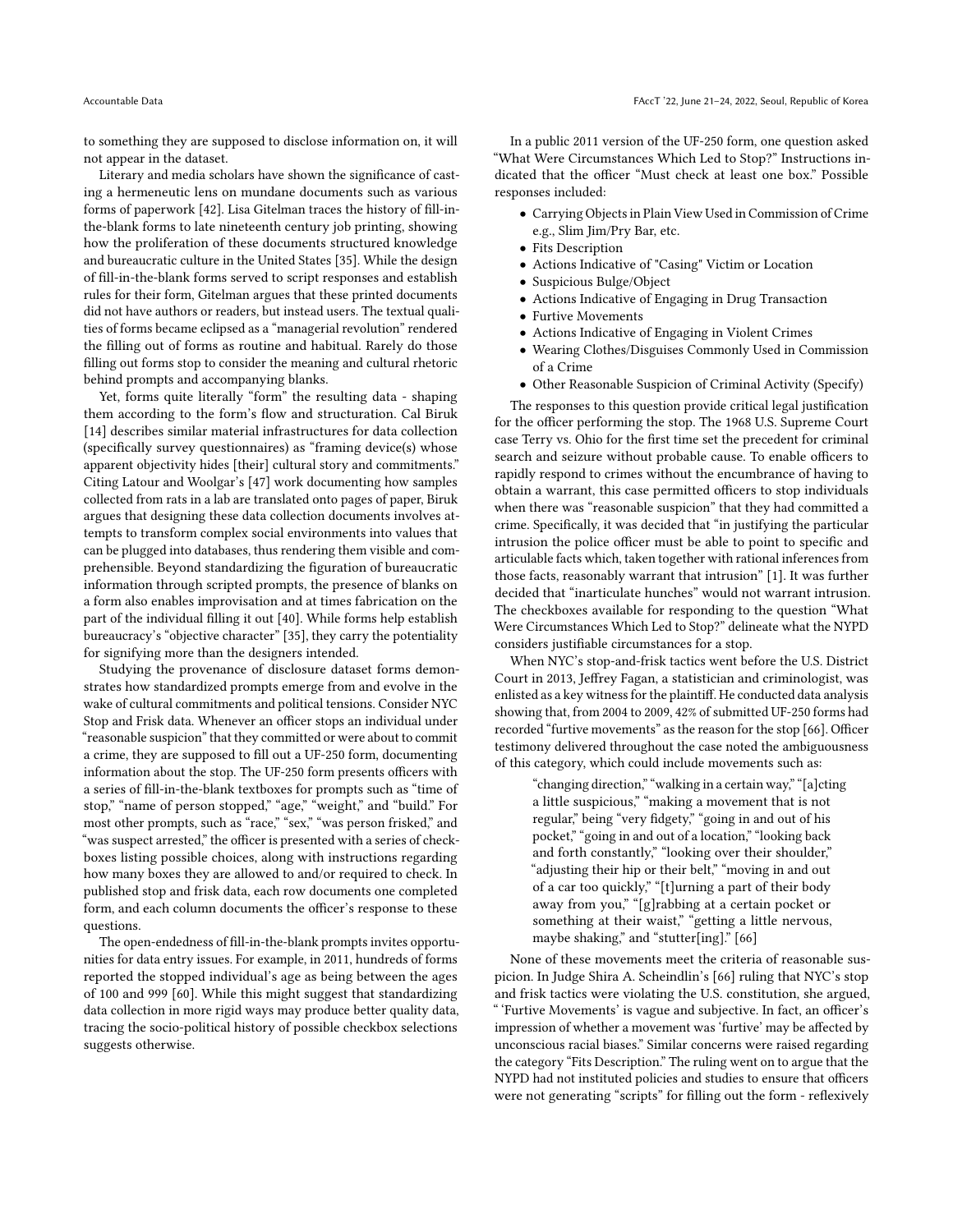rechecking the same boxes over and over again in order to "facilitat[e] post-hoc justifications for stops where none may have existed at the time of the stop" [\[67\]](#page-9-29). Thus, in addition to structural changes to the stop-and-frisk program, the ruling also required amendments to the UF-250 form, including that the form include 1) a narrative section where the officer would be required to justify the rationale for the stop and any ensuing actions, 2) a tear-off portion of the form that could be handed to the person stopped at the end of the encounter indicating the stop reason, and 3) a simplification of the checkbox system for recording stop reasons. The updated form has not been published publicly, and data journalist Dan Nguyen [\[55\]](#page-9-47) has sent multiple emails requesting a copy of the form without response.

In structuring available responses for self-categorization, disclosure dataset forms also play a significant role in shaping the narratives regarding who and what is being impacted by the activities institutions are reporting on. Many disclosure dataset forms that collect demographic data adhere to sex and racial categorization standardized through the U.S. Census Bureau. The 2011 UF-250 listed two checkboxes next to Sex (Male and Female), and six checkboxes next to Race (White, Black, White Hispanic, Black Hispanic, Asian/Pacific Islander, American Indian/Alaskan Native). Structured as a series of checkboxes with no "Other" option, the form itself prohibits reporting beyond these available categories, so stopped individuals that do not identify along these lines are either forced into a ill-fitting category, or this section is left blank, registering in the final dataset as "Other" or an empty value.

Similar concerns can be traced through the evolution of forms for collecting government monitoring information for compliance with the HMDA. HMDA requires that financial institutions provide an opportunity for applicants to self-report demographic data on an Application form or another form that makes reference to the Application form. Financial institutions are required to submit the information exactly as the applicant records it to CFPB; they are not permitted to make edits to information that the applicant selfreports. Prior to 2017, HMDA required that data be collected on race and ethnicity in aggregate categories. For race, applicants were given the opportunity to self-identify by checking boxes next to one or more of the following categories on the form: American Indian or Alaska Native, Asian, Black or African American, Native Hawaiian or Other Pacific Islander, and White. For ethnicity, they were given the options: Not Hispanic or Latino.

However, the 2010 Dodd-Frank Wall Street Reform and Consumer Protection Act authorized the CFPB to collect more detailed data regarding race and ethnicity, and in 2015, the CFPB issued a rule amending HMDA to require institutions to revise their application forms in order to allow applicants to report their race and ethnicity according to disaggregated categories [\[3\]](#page-8-12). This rule was implemented in 2018. After this, applicants were permitted to select up to five ethnicity categories and five racial categories. In addition to presenting checkboxes next to aggregate ethnicity and racial categories, the form also presented checkboxes next to a series of sub-categories. For instance, under 'Hispanic or Latino' in the 'Ethnicity' category, applicants could further select 'Mexican,' 'Puerto Rican,' 'Cuban,' or 'Other Hispanic or Latino.' When selecting 'Other Hispanic or Latino,' applicants were prompted to

fill in a free-form textbox with their "Point of Origin." If an applicant declined to report race or ethnicity information, lenders were expected to report demographic data on the basis of visual observation or surname according to the aggregated categories, and to check a new box on the form indicating that the report was based on these judgment calls.

For some, these changes to the form became a point of political contention. While housing and consumer advocates applauded the changes for considerably expanding possibilities for tracking discriminatory practices against certain subgroups (particularly Asian and Latino subgroups), critics suggested that increasing the number of data points to be reported on would burden financial institutions [\[31\]](#page-9-48) and introduce data quality issues that could eventually be used as a basis for action against lenders [\[79\]](#page-10-7). In public comments on further proposed changes to the form, representatives from financial institutions suggested (with notably little evidence) that lenders confused by the new categories were more likely to check the box declining to provide demographic information and that free-form text fields would be prone to misspellings. Based on these latter concerns, in 2019 CFPB solicited public comments on whether they should ease some of the disaggregated demographic reporting requirements mandated by the 2015 HMDA Rule [\[20\]](#page-8-19). While the reporting requirements ultimately stayed in tact, even national housing and consumer advocacy organizations opposing the dilution of the requirements conceded that the CFPB needed to be doing more to ensure consistent data reporting given the changes to the form [\[4\]](#page-8-20). As they are forced to grapple with the tradeoffs of promoting flexibility versus standardization in the data infrastructures underpinning disclosure programs, advocacy groups have come to recognize the significance, not only of advocating on behalf of definitions and material forms, but also on behalf of designing scaffolding to support "ontological change" in the data infrastructures [\[63\]](#page-9-34).

These case studies demonstrate why it is critical to recognize forms as the unit of observation in disclosure datasets. Like data definitions, forms are molded in line with and can evolve in the wake of certain political commitments and interests. They play a critical intermediary role in translating complex social and environmental issues, such as discrimination and environmental injustice, onto paper and eventually into databases. Their enumerability makes measurement of otherwise hard-to-measure phenomena possible, even as their structuration reduces the complexity of what can be reported. Holding institutions to account through disclosure data demands transparency around the development and social evolution of these infrastructures for data collection and reporting.

#### 6 CONCLUSION

For decades, advocacy groups have successfully deployed disclosure data to hold institutions to account. Disclosure datasets have made it possible to track corruption, malfeasance, and discrimination and thus have been integral to investigative reporting, political campaigning, civil liberties advocacy, and legal actions. Mandates to publish the datasets as tabular data, accompanied with metadata descriptions, has enabled stakeholders from various communities to perform their own analyses on the data and their own audits of institutions. Further, government agencies and advocacy groups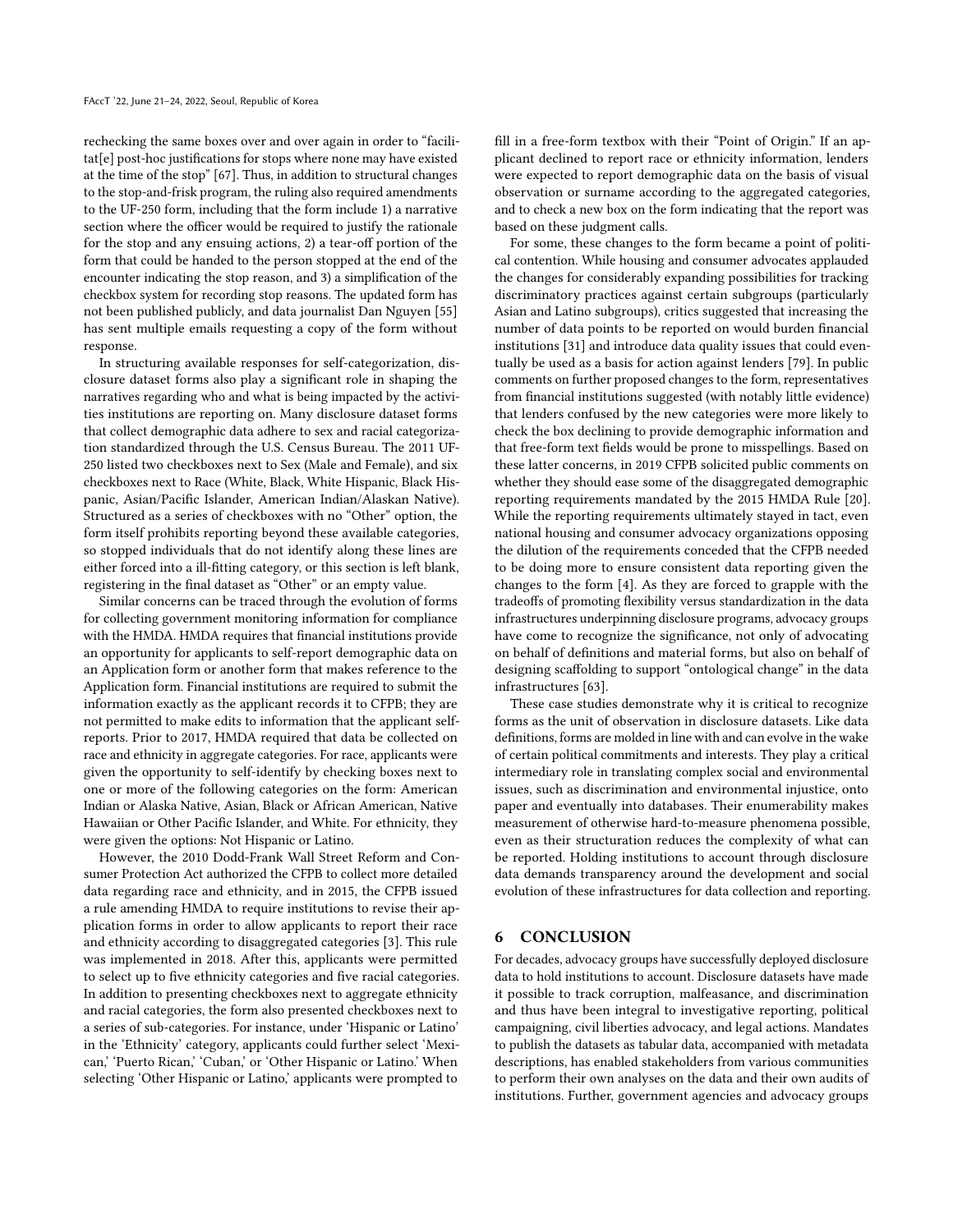have developed tools for making the data more accessible to the public. For instance, the EPA provides access to Toxic Release Inventory data via a "Toxics Tracker" that enables communities to examine pollution and health risks in their own neighborhoods [\[77\]](#page-10-8); a team at John Jay College has developed a dashboard for visualizing 14 years of NYPD stop and frisk data [\[22\]](#page-8-21), and the Connecticut Housing Finance Authority has created a dashboard for visualizing Connecticut's annual HMDA data from 2007-2019 [\[19\]](#page-8-22). Calls for expanding disclosure dataset programs (for example, through the mandating of law enforcement offices to report on their use-of-force to a federal database) have been growing in the U.S.

This paper highlighted dimensions of disclosure datasets deserving critical attention from data analysts and critics. The values reported in disclosure datasets and presented in visualizations of the data cannot be separated from key social and political factors shaping the data's infrastructure. For one, disclosure datasets narrate stories about discrimination and other forms of corporate and government wrong-doing almost always solely from the perspective of the institutions they are designed to monitor. The problems with this conflict of interest are demonstrated in examples of institutions deliberately misreporting data or developing creative accounting strategies to "juke the stats." Further, the values recorded in disclosure datasets are not neutral, but instead rhetorically-shaped, as their underlying definitions and data collection tools evolve in the face of political advocacy, contention, and power. In some cases, social pressures have strengthened reporting requirements, and, in other cases, other pressures have weakened the requirements, but in all cases, the data has been biased in favor of assumptions and commitments held by certain social groups. For advocacy groups, the malleability of definitions and material infrastructures has been both a feature and flaw of disclosure data infrastructure - enabling the continual strengthening of the reporting programs, while inhibiting the standardization of the data over time.

While disclosure datasets have historically served an important role in U.S. civic life, the lack of attention to their social and political provenance at times poses challenges to mobilizing the data effectively. The values encoded in disclosure datasets are never "raw"; disclosure dataset infrastructure is always already emergent with various forms of social advocacy. Yet, presented without this context, powerful actors can laud disclosure datasets as advancing a quantitative, evidence-based approach to institutional accountability when it serves their interests, and blame special interest politics for tainting their objectivity when it doesn't. The lack of attention to the provenance of these datasets renders the social actors that have shaped these programs invisible, along with the historical and future role of social advocacy in strengthening them. This demonstrates the need for further ethnographic attention into the creation, maintenance, evolution, and interpretation of disclosure datasets.

More generally, this work speaks to the need for further studies into the social and political provenance of datasets. Cultural dimensions critical to the interpretation of datasets, such as the genealogies of their definitions and reporting forms, are rarely presented in data documentation, contributing to a veneer of objectivity and weakening transparency. Changes to data documentation norms are essential in the pursuit of more accountable data.

#### ACKNOWLEDGMENTS

Thanks are due to the Spring 2022 cohort of the Smith College Critical Data Analysis Group: Sena Amuzu, Emarie De La Nuez, Juniper Huang, Nicole Tresvalles, and Quinn White.

#### REFERENCES

- <span id="page-8-18"></span>[1] 1968. Terry v. Ohio, 392.<https://www.law.cornell.edu/supremecourt/text/392/1>
- <span id="page-8-17"></span>[2] 1986. Emergency Planning and Community Right-to-Know Act.
- <span id="page-8-12"></span>2015. Home Mortgage Disclosure (Regulation C). [https://www.federalregister.](https://www.federalregister.gov/documents/2015/10/28/2015-26607/home-mortgage-disclosure-regulation-c) [gov/documents/2015/10/28/2015-26607/home-mortgage-disclosure-regulation](https://www.federalregister.gov/documents/2015/10/28/2015-26607/home-mortgage-disclosure-regulation-c)[c](https://www.federalregister.gov/documents/2015/10/28/2015-26607/home-mortgage-disclosure-regulation-c)
- <span id="page-8-20"></span>[4] 2019. Comment on Advance Notice of Proposed Rulemaking (ANPR) Concerning HMDA Data Points. [https://www.regulations.gov/comment/CFPB-2019-0020-](https://www.regulations.gov/comment/CFPB-2019-0020-0092) [0092](https://www.regulations.gov/comment/CFPB-2019-0020-0092)
- <span id="page-8-16"></span>[5] 2019. Letter to the The Honorable Kathleen Kraninger, Director, Consumer Financial Bureau. [https://www.banking.senate.gov/imo/media/doc/2019.06.12%](https://www.banking.senate.gov/imo/media/doc/2019.06.12%20-%20CFPB%20HMDA.pdf) [20-%20CFPB%20HMDA.pdf](https://www.banking.senate.gov/imo/media/doc/2019.06.12%20-%20CFPB%20HMDA.pdf)
- <span id="page-8-14"></span>[6] 2019. Proposed Rule: Home Mortgage Disclosure (Regulation C). [https://www.](https://www.regulations.gov/document/CFPB-2019-0021-0369) [regulations.gov/document/CFPB-2019-0021-0369](https://www.regulations.gov/document/CFPB-2019-0021-0369)
- <span id="page-8-1"></span>[7] John M. Ackerman and Irma E. Sandoval-Ballesteros. 2006. The Global Explosion of Freedom of Information Laws Information Regulation: Controlling the Flow of Information to and from Administrative Agencies. Administrative Law Review 58, 1 (2006), 85–130.<https://heinonline.org/HOL/P?h=hein.journals/admin58&i=104>
- <span id="page-8-15"></span>[8] Jane Azia. 2019. Opposition to Proposed Changes to HMDA Reporting Thresholds Docket No. CFPB-2019-0021/RIN 3170-AA76. [https://ag.ny.gov/sites/default/](https://ag.ny.gov/sites/default/files/hmda_threshold_comments_-_nyag_-_final_-_10.15.19.pdf) [files/hmda\\_threshold\\_comments\\_-\\_nyag\\_-\\_final\\_-\\_10.15.19.pdf](https://ag.ny.gov/sites/default/files/hmda_threshold_comments_-_nyag_-_final_-_10.15.19.pdf)
- <span id="page-8-10"></span>Steven J. Balla, Reeve Bull, Bridget C.E. Dooling, Emily Hammond, Michael Herz, Michael Livermore, and Beth Simone Noveck. 2021. Mass, Computer-Generated, and Fraudulent Comments. Technical Report. Regulatory Studies Center.
- <span id="page-8-5"></span>[10] Jo Bates, Yu-Wei Lin, and Paula Goodale. 2016. Data journeys: Capturing the socio-material constitution of data objects and flows. Big Data & Society 3, 2 (Dec. 2016), 2053951716654502.<https://doi.org/10.1177/2053951716654502> Publisher: SAGE Publications Ltd.
- <span id="page-8-6"></span>[11] Brian Beaton. 2016. How to Respond to Data Science: Early Data Criticism by Lionel Trilling. Information & Culture 51, 3 (July 2016), 352–372. [https:](https://doi.org/10.7560/IC51303) [//doi.org/10.7560/IC51303](https://doi.org/10.7560/IC51303) Publisher: University of Texas Press.
- <span id="page-8-3"></span>[12] Emily M. Bender and Batya Friedman. 2018. Data Statements for Natural Language Processing: Toward Mitigating System Bias and Enabling Better Science. Transactions of the Association for Computational Linguistics 6 (Dec. 2018), 587– 604. [https://doi.org/10.1162/tacl\\_a\\_00041](https://doi.org/10.1162/tacl_a_00041)
- <span id="page-8-2"></span>[13] Lori S. Bennear and Sheila M. Olmstead. 2008. The impacts of the "right to know": Information disclosure and the violation of drinking water standards. Journal of Environmental Economics and Management 56, 2 (Sept. 2008), 117–130. <https://doi.org/10.1016/j.jeem.2008.03.002>
- <span id="page-8-8"></span>[14] Cal Biruk. 2018. Cooking Data: Culture and Politics in an African Research World (illustrated edition ed.). Duke University Press Books, Durham.
- <span id="page-8-0"></span>[15] Mark Bovens. 2007. Analysing and Assessing Accountability: A European Law Journal 13, 4 (2007), 447468.<https://doi.org/10.1111/j.1468-0386.2007.00378.x> \_ \_ eprint: https://onlinelibrary.wiley.com/doi/pdf/10.1111/j.1468-0386.2007.00378.x.
- <span id="page-8-7"></span>[16] Geoffrey C. Bowker. 2000. Biodiversity Datadiversity. Social Studies of Science 30, 5 (Oct. 2000), 643–683.<https://doi.org/10.1177/030631200030005001>
- <span id="page-8-9"></span>[17] Geoffrey C. Bowker and Susan Leigh Star. 1999. Sorting Things Out: Classification and Its Consequences. MIT Press, Cambridge, MA.
- <span id="page-8-4"></span>[18] Joy Buolamwini and Timnit Gebru. 2018. Gender Shades: Intersectional Accuracy Disparities in Commercial Gender Classification. In Conference on Fairness, Accountability and Transparency. PMLR, 77–91. [http://proceedings.mlr.press/](http://proceedings.mlr.press/v81/buolamwini18a.html) [v81/buolamwini18a.html](http://proceedings.mlr.press/v81/buolamwini18a.html) ISSN: 2640-3498.
- <span id="page-8-22"></span>[19] Connecticut Housing Authority. 2022. Home Mortgage Disclosure Act (HMDA) Dashboard. [https://www.chfa.org/about-us/home-mortgage-disclosure-act](https://www.chfa.org/about-us/home-mortgage-disclosure-act-hmda-dashboard/)[hmda-dashboard/](https://www.chfa.org/about-us/home-mortgage-disclosure-act-hmda-dashboard/)
- <span id="page-8-19"></span>[20] Consumer Financial Protection Bureau. 2019. Home Mortgage Disclosure (Regulation C) Data Points and Coverage. [https://www.federalregister.gov/](https://www.federalregister.gov/documents/2019/05/08/2019-08979/home-mortgage-disclosure-regulation-c-data-points-and-coverage) [documents/2019/05/08/2019-08979/home-mortgage-disclosure-regulation-c](https://www.federalregister.gov/documents/2019/05/08/2019-08979/home-mortgage-disclosure-regulation-c-data-points-and-coverage)[data-points-and-coverage](https://www.federalregister.gov/documents/2019/05/08/2019-08979/home-mortgage-disclosure-regulation-c-data-points-and-coverage)
- <span id="page-8-13"></span>[21] Consumer Financial Protection Bureau. 2020. Consumer Financial Protection Bureau Issues Final Rule Raising Data Reporting Thresholds Under the Home Mortgage Disclosure Act. [https://www.consumerfinance.gov/about-us/newsroom/](https://www.consumerfinance.gov/about-us/newsroom/cfpb-issues-final-rule-raising-data-reporting-thresholds-under-hmda/) [cfpb-issues-final-rule-raising-data-reporting-thresholds-under-hmda/](https://www.consumerfinance.gov/about-us/newsroom/cfpb-issues-final-rule-raising-data-reporting-thresholds-under-hmda/)
- <span id="page-8-21"></span>[22] Data Collaborative for Justice. [n.d.]. NYPD Dashboard. [https://](https://datacollaborativeforjustice.org/dashboard-sqf/) [datacollaborativeforjustice.org/dashboard-sqf/](https://datacollaborativeforjustice.org/dashboard-sqf/)
- <span id="page-8-11"></span>[23] Scott de Marchi and James T. Hamilton. 2006. Assessing the accuracy of selfreported data: an evaluation of the toxics release inventory. Journal of Risk and Uncertainty 32, 1 (2006), 57–76.<https://www.jstor.org/stable/41761223> Publisher: Springer.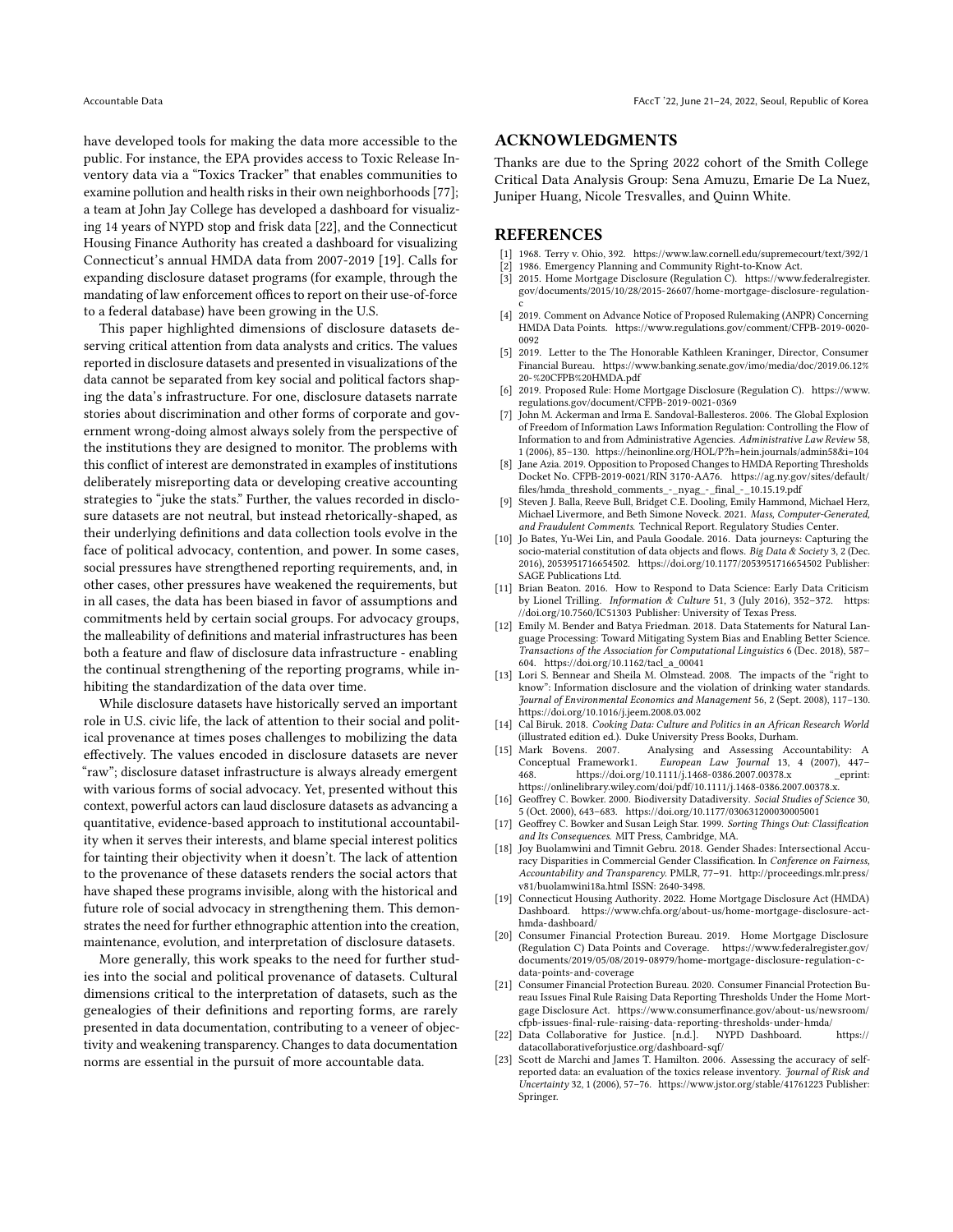- <span id="page-9-18"></span>[24] Jérôme Denis and Samuel Goëta. 2017. Rawification and the careful generation of open government data. Social Studies of Science 47, 5 (Oct. 2017), 604–629. <https://doi.org/10.1177/0306312717712473>
- <span id="page-9-13"></span>[25] Emily Denton, Alex Hanna, Razvan Amironesei, Andrew Smart, Hilary Nicole, and Morgan Klaus Scheuerman. 2020. Bringing the People Back In: Contesting Benchmark Machine Learning Datasets. arXiv:2007.07399 [cs] (July 2020). [http:](http://arxiv.org/abs/2007.07399) [//arxiv.org/abs/2007.07399](http://arxiv.org/abs/2007.07399) arXiv: 2007.07399.
- <span id="page-9-32"></span>[26] Catherine D'Ignazio and Lauren F. Klein. 2020. Data Feminism. The MIT Press, Cambridge, Massachusetts.
- <span id="page-9-0"></span>[27] Melvin J Dubnick. 2002. Seeking salvation for accountability. In Annual Meeting of the American Political Science Association, Vol. 29. 7–9.
- <span id="page-9-40"></span>[28] Environmental Integrity Project. 2015. Groups Sue EPA to Require Public Reporting of Toxic Chemicals Released During Fracking and Other Oil & Gas Operations. [https://www.environmentalintegrity.org/news/groups-sue-epa](https://www.environmentalintegrity.org/news/groups-sue-epa-to-require-public-reporting-of-toxic-chemicals-released-during-fracking-and-other-oil-gas-operations/)[to-require-public-reporting-of-toxic-chemicals-released-during-fracking-and](https://www.environmentalintegrity.org/news/groups-sue-epa-to-require-public-reporting-of-toxic-chemicals-released-during-fracking-and-other-oil-gas-operations/)[other-oil-gas-operations/](https://www.environmentalintegrity.org/news/groups-sue-epa-to-require-public-reporting-of-toxic-chemicals-released-during-fracking-and-other-oil-gas-operations/)
- <span id="page-9-1"></span>[29] Amitai Etzioni. 2014. The Limits of Transparency. SSRN Scholarly Paper ID 2519627. Social Science Research Network, Rochester, NY. [https://papers.ssrn.](https://papers.ssrn.com/abstract=2519627) [com/abstract=2519627](https://papers.ssrn.com/abstract=2519627)
- <span id="page-9-16"></span>[30] Melanie Feinberg. 2017. Reading databases: slow information interactions beyond the retrieval paradigm. Journal of Documentation 73, 2 (Feb. 2017), 336–356. <https://doi.org/10.1108/JD-03-2016-0030>
- <span id="page-9-48"></span>[31] Michael Flynn and Kimberly Monty Holzel. 2018. The New HMDA Rule's Expanded Ethnicity and Race Categories. Journal of Taxation & Regulation of Financial Institutions 31, 2 (2018), 27–29. [https://search.ebscohost.com/login.aspx?](https://search.ebscohost.com/login.aspx?direct=true&db=bth&AN=129377784&site=ehost-live) [direct=true&db=bth&AN=129377784&site=ehost-live](https://search.ebscohost.com/login.aspx?direct=true&db=bth&AN=129377784&site=ehost-live) Publisher: Civic Research Institute.
- <span id="page-9-24"></span>[32] Diana Forsythe. 2001. Studying Those who Study Us: An Anthropologist in the World of Artificial Intelligence. Stanford University Press. Google-Books-ID: orNUzuFQeLgC.
- <span id="page-9-9"></span>[33] Timnit Gebru, Jamie Morgenstern, Briana Vecchione, Jennifer Wortman Vaughan, Hanna Wallach, Hal Daumé III, and Kate Crawford. 2020. Datasheets for Datasets. arXiv:1803.09010 [cs] (March 2020).<http://arxiv.org/abs/1803.09010> arXiv: 1803.09010.
- <span id="page-9-19"></span>[34] Lisa Gitelman. 2013. Raw Data Is an Oxymoron. MIT Press.
- <span id="page-9-43"></span>[35] Lisa Gitelman. 2014. Paper Knowledge: Toward a Media History of Documents. Duke University Press.<https://doi.org/10.2307/j.ctv11smg09> [36] Aaron Glanta and Emmanuel Martinez. 2018. Modern-day redlining: Banks
- <span id="page-9-31"></span>discriminate in lending. [http://revealnews.org/article/for-people-of-color](http://revealnews.org/article/for-people-of-color-banks-are-shutting-the-door-to-homeownership/)[banks-are-shutting-the-door-to-homeownership/](http://revealnews.org/article/for-people-of-color-banks-are-shutting-the-door-to-homeownership/)
- <span id="page-9-4"></span>[37] Mary Graham. 2002. Democracy by Disclosure: The Rise of Technopopulism. Brookings Institution Press. Google-Books-ID: iGEG3StjgpcC.
- <span id="page-9-21"></span>[38] Mary L. Gray and Siddharth Suri. 2019. Ghost Work: How to Stop Silicon Valley from Building a New Global Underclass (illustrated edition ed.). Mariner Books, Boston.
- <span id="page-9-2"></span>[39] Dorathea Greiling and Katharina Spraul. 2010. Accountability and the Challenges of Information Disclosure. Public Administration Quarterly 34, 3 (2010), 338–377. <https://www.jstor.org/stable/41288352> Publisher: SPAEF.
- <span id="page-9-45"></span>[40] Barbara Hochman. 2018. Filling in Blanks: Nella Larsen's Application to Library School. PMLA 133, 5 (Oct. 2018), 1172–1190. [https://doi.org/10.1632/pmla.2018.](https://doi.org/10.1632/pmla.2018.133.5.1172) [133.5.1172](https://doi.org/10.1632/pmla.2018.133.5.1172)
- <span id="page-9-22"></span>[41] Lilly Irani. 2015. Justice for "Data Janitors". [https://www.publicbooks.org/justice](https://www.publicbooks.org/justice-for-data-janitors/)[for-data-janitors/](https://www.publicbooks.org/justice-for-data-janitors/)
- <span id="page-9-42"></span>[42] Ben Kafka. 2012. The Demon of Writing: Powers and Failures of Paperwork (first edition ed.). Zone Books, New York.
- <span id="page-9-6"></span>[43] Shameek Konar and Mark A. Cohen. 1997. Information As Regulation: The Effect of Community Right to Know Laws on Toxic Emissions. Journal of Environmental Economics and Management 32, 1 (Jan. 1997), 109–124. [https://doi.org/10.1006/](https://doi.org/10.1006/jeem.1996.0955) [jeem.1996.0955](https://doi.org/10.1006/jeem.1996.0955)
- <span id="page-9-7"></span>[44] Michael E. Kraft, Mark Stephan, and Troy D. Abel. 2011. Coming Clean: Information Disclosure and Environmental Performance. MIT Press. Google-Books-ID: l83xCwAAQBAJ.
- <span id="page-9-5"></span>[45] Sarah Lamdan. 2016. Beyond FOIA: Improving Access to Environmental Information in the United States. Georgetown Environmental Law Review 29, 3 (2016), 481–512.<https://heinonline.org/HOL/P?h=hein.journals/gintenlr29&i=498>
- <span id="page-9-30"></span>[46] Ben Lane. 2019. CFPB finds Freedom Mortgage intentionally reported inaccurate HMDA data. [https://www.housingwire.com/articles/49275-cfpb-finds-freedom](https://www.housingwire.com/articles/49275-cfpb-finds-freedom-mortgage-intentionally-reported-inaccurate-hmda-data/)[mortgage-intentionally-reported-inaccurate-hmda-data/](https://www.housingwire.com/articles/49275-cfpb-finds-freedom-mortgage-intentionally-reported-inaccurate-hmda-data/) Section: CFPB / Regulatory, Mortgage.
- <span id="page-9-44"></span>[47] Bruno Latour and Steve Woolgar. 1986. Laboratory Life: The Construction of Scientific Facts, 2nd Edition (2nd edition ed.). Princeton University Press, Princeton, N.J.
- <span id="page-9-15"></span>[48] Yanni Alexander Loukissas. 2017. Taking Big Data apart: local readings of composite media collections. Information, Communication & Society 20, 5 (May 2017), 651–664.<https://doi.org/10.1080/1369118X.2016.1211722>
- <span id="page-9-11"></span>[49] Kristian Lum and William Isaac. 2016. To predict and serve? Significance 13, 5 (2016), 14–19.<https://doi.org/10.1111/j.1740-9713.2016.00960.x>
- <span id="page-9-41"></span>[50] Gina McCarthy. 2015. Formal Response to October, 24, 2012, Petition to Add the Oil and Gas Extraction Industry, Standard Industrial Classification Code 13, to the List of Facilities Required to Report under Section 313 of the Emergency Planning and Community Right-to-Know Act. [https://www.epa.gov/sites/production/](https://www.epa.gov/sites/production/files/2015-10/documents/signed_eip_tri_petition_response_10.22.15.pdf) [files/2015-10/documents/signed\\_eip\\_tri\\_petition\\_response\\_10.22.15.pdf](https://www.epa.gov/sites/production/files/2015-10/documents/signed_eip_tri_petition_response_10.22.15.pdf)
- <span id="page-9-38"></span>[51] Michelle Murphy. 2006. Sick Building Syndrome and the Problem of Uncertainty: Environmental Politics, Technoscience, and Women Workers. Duke University Press.
- <span id="page-9-36"></span>[52] NCRC. 2019. Notice of proposed rulemaking, HMDA reporting thresholds. [https:](https://ncrc.org/notice-of-proposed-rulemaking-hmda-reporting-thresholds/) [//ncrc.org/notice-of-proposed-rulemaking-hmda-reporting-thresholds/](https://ncrc.org/notice-of-proposed-rulemaking-hmda-reporting-thresholds/) Section: Testimony & Regulatory Comments.
- <span id="page-9-37"></span>NCRC. 2020. LexBlog: NCRC Files Suit Against CFPB over HMDA Reporting Thresholds » NCRC. [https://ncrc.org/lexblog-ncrc-files-suit-against-cfpb-over](https://ncrc.org/lexblog-ncrc-files-suit-against-cfpb-over-hmda-reporting-thresholds/)[hmda-reporting-thresholds/](https://ncrc.org/lexblog-ncrc-files-suit-against-cfpb-over-hmda-reporting-thresholds/) Section: In the News.
- <span id="page-9-27"></span>[54] New York Civil Liberties Union. 2007. Long-Awaited "Stop-and-Frisk" Data Raises Questions About Racial Profiling and Overly Aggressive Policing, NYCLU Says. [https://www.nyclu.org/en/press-releases/long-awaited-stop-and-frisk](https://www.nyclu.org/en/press-releases/long-awaited-stop-and-frisk-data-raises-questions-about-racial-profiling-and-overly)[data-raises-questions-about-racial-profiling-and-overly](https://www.nyclu.org/en/press-releases/long-awaited-stop-and-frisk-data-raises-questions-about-racial-profiling-and-overly)
- <span id="page-9-47"></span>[55] Dan Nguyen. 2020. NYPD Stop, Question, and Frisk Worksheet (UF-250); My attempt at getting the latest version as 'just a researcher'. [http://blog.danwin.](http://blog.danwin.com/request-nypd-form-uf250/) [com/request-nypd-form-uf250/](http://blog.danwin.com/request-nypd-form-uf250/)
- <span id="page-9-12"></span>[56] Ziad Obermeyer, Brian Powers, Christine Vogeli, and Sendhil Mullainathan. 2019. Dissecting racial bias in an algorithm used to manage the health of populations. Science 366, 6464 (Oct. 2019), 447–453.<https://doi.org/10.1126/science.aax2342> Publisher: American Association for the Advancement of Science Section: Research Article.
- <span id="page-9-39"></span>[57] OMB Watch. 2006. Against the Public's Will: Summary of Responses to The Environmental Protection Agency's Plans to Cut Toxic Reporting. Technical Report. [https:](https://www.foreffectivegov.org/sites/default/files/info/TRICommentsReport.pdf) [//www.foreffectivegov.org/sites/default/files/info/TRICommentsReport.pdf](https://www.foreffectivegov.org/sites/default/files/info/TRICommentsReport.pdf)
- <span id="page-9-10"></span>[58] Amandalynne Paullada, Inioluwa Deborah Raji, Emily M. Bender, Emily Denton, and Alex Hanna. 2021. Data and its (dis)contents: A survey of dataset development and use in machine learning research. Patterns 2, 11 (Nov. 2021), 100336. [https:](https://doi.org/10.1016/j.patter.2021.100336) [//doi.org/10.1016/j.patter.2021.100336](https://doi.org/10.1016/j.patter.2021.100336)
- <span id="page-9-23"></span>[59] Jean-Christophe Plantin. 2019. Data Cleaners for Pristine Datasets: Visibility and Invisibility of Data Processors in Social Science. Science, Technology, & Human Values 44, 1 (Jan. 2019), 52–73.<https://doi.org/10.1177/0162243918781268> Publisher: SAGE Publications Inc.
- <span id="page-9-17"></span>[60] Lindsay Poirier. 2021. Reading datasets: Strategies for interpreting the politics of data signification. Big Data & Society 8, 2 (July 2021), 20539517211029322. <https://doi.org/10.1177/20539517211029322> Publisher: SAGE Publications Ltd.
- <span id="page-9-26"></span>[61] Gerald V Poje and Daniel M Horowitz. 1990. Phantom reductions: Tracking toxic trends. National Wildlife Federation.
- <span id="page-9-20"></span>[62] David Ribes and Steven J Jackson. 2013. Data bite man: The work of sustaining a long-term study. In Raw data" is an oxymoron, Lisa Gitelman (Ed.). MIT Press, Cambridge, MA, 147–166.
- <span id="page-9-34"></span>[63] David Ribes and Jessica Beth Polk. 2015. Organizing for Ontological Change: The Kernel of an AIDS Research Infrastructure. Social Studies of Science 45, 2 (April 2015), 214–241.<https://doi.org/10.1177/0306312714558136>
- <span id="page-9-28"></span>[64] R. Richardson, Jason Schultz, and K. Crawford. 2019. Dirty Data, Bad Predictions: How Civil Rights Violations Impact Police Data, Predictive Policing Systems, and Justice. NYU Law Review 94, 192 (2019), 192–233. [https://www.semanticscholar.](https://www.semanticscholar.org/paper/Dirty-Data%2C-Bad-Predictions%3A-How-Civil-Rights-Data%2C-Richardson-Schultz/9a43ab4a3d1aab2095bfbba60a1ddb8396d5c084) [org/paper/Dirty-Data%2C-Bad-Predictions%3A-How-Civil-Rights-Data%2C-](https://www.semanticscholar.org/paper/Dirty-Data%2C-Bad-Predictions%3A-How-Civil-Rights-Data%2C-Richardson-Schultz/9a43ab4a3d1aab2095bfbba60a1ddb8396d5c084)[Richardson-Schultz/9a43ab4a3d1aab2095bfbba60a1ddb8396d5c084](https://www.semanticscholar.org/paper/Dirty-Data%2C-Bad-Predictions%3A-How-Civil-Rights-Data%2C-Richardson-Schultz/9a43ab4a3d1aab2095bfbba60a1ddb8396d5c084)
- <span id="page-9-3"></span>[65] John Roberts. 2009. No one is perfect: The limits of transparency and an ethic for 'intelligent' accountability. Accounting, Organizations and Society 34, 8 (Nov. 2009), 957–970.<https://doi.org/10.1016/j.aos.2009.04.005>
- <span id="page-9-46"></span>[66] Shira A. Scheindlin, U.S.D.J. 2013. Liability Opinion: Floyd et al v. City of New York. [https://s3.documentcloud.org/documents/750446/stop-and-frisk](https://s3.documentcloud.org/documents/750446/stop-and-frisk-memoranda.pdf)[memoranda.pdf](https://s3.documentcloud.org/documents/750446/stop-and-frisk-memoranda.pdf)
- <span id="page-9-29"></span>[67] Shira A. Scheindlin, U.S.D.J. 2013. Remedies Opinion: Floyd et al v. City of New York. [https://s3.documentcloud.org/documents/750446/stop-and-frisk](https://s3.documentcloud.org/documents/750446/stop-and-frisk-memoranda.pdf)[memoranda.pdf](https://s3.documentcloud.org/documents/750446/stop-and-frisk-memoranda.pdf)
- <span id="page-9-14"></span>[68] Morgan Klaus Scheuerman, Alex Hanna, and Emily Denton. 2021. Do Datasets Have Politics? Disciplinary Values in Computer Vision Dataset Development. Proceedings of the ACM on Human-Computer Interaction 5, CSCW2 (Oct. 2021), 317:1–317:37.<https://doi.org/10.1145/3476058>
- <span id="page-9-35"></span>[69] Edward Schiappa. 2003. Defining Reality: Definitions and the Politics of Meaning (1st edition ed.). Southern Illinois University Press, Carbondale.
- <span id="page-9-25"></span>[70] Susan Leigh Star. 1991. The sociology of the invisible: The primacy of work in the writings of Anselm Strauss. In Social Organization and Social Process: Essays in Honor of Anselm Strauss, Anselm Leonard Strauss and David R. Maines (Eds.). Transaction Publishers, 265–283.<br>[71] Mark Stephan. 2002. Er
- <span id="page-9-8"></span>Environmental Information Disclosure Pro-<br>Why? Social Science Quarterly 83, 1 grams: They Work, but Why? Social Science Quarterly 83, 1 https://doi.org/10.1111/1540-6237.00078 https://onlinelibrary.wiley.com/doi/pdf/10.1111/1540-6237.00078.
- <span id="page-9-33"></span>[72] Deborah Stone. 2020. Counting: How We Use Numbers to Decide What Matters (1st edition ed.). Liveright, New York, NY.